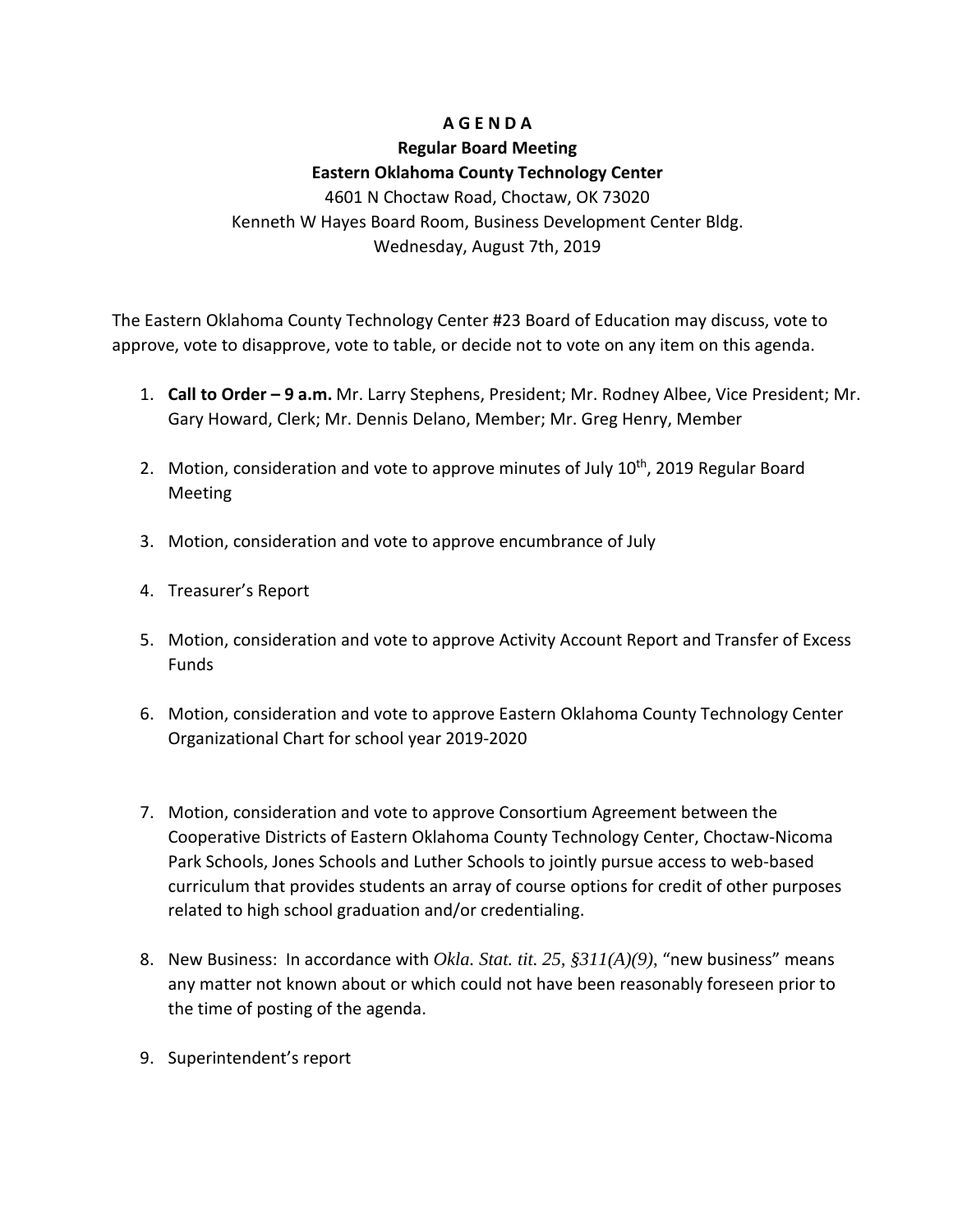Proposed Executive Session for the purpose of discussing the following so the board can return to open session and take action pursuant to Executive Session Authority: *Okla. Stat. tit. 25, §307(B)(1),(3) and (7).* The following items are proposed for discussion during the Executive Session:

- a. New Employments as listed on Personnel Report
- b. Substitute STEM Club Teachers 2019-2020 as listed on Personnel Report
- 10. Motion and vote to convene in Executive Session
- 11. Motion and vote to return to Open Session
- 12. Board President's Statement of Executive Session Minutes
- 13. Motion, consideration and vote to approve, disapprove or table the following:
	- a. New Employments as listed on Personnel Report
	- b. Substitute STEM Club Teachers 2019-2020 as listed ono Personnel Report
- 14. Board Comments
- 15. Motion and vote for approval to Adjourn

| Agenda Posted: August $5th$ , 2019 by 4 o'clock a.m. |
|------------------------------------------------------|
| Front door of Business Development Center Building   |

Posted by:

Minutes Clerk

The next Regular meeting of the Board is: **Wednesday, September 4th, 2019** 9:00 a.m. Kenneth W Hayes Board Room